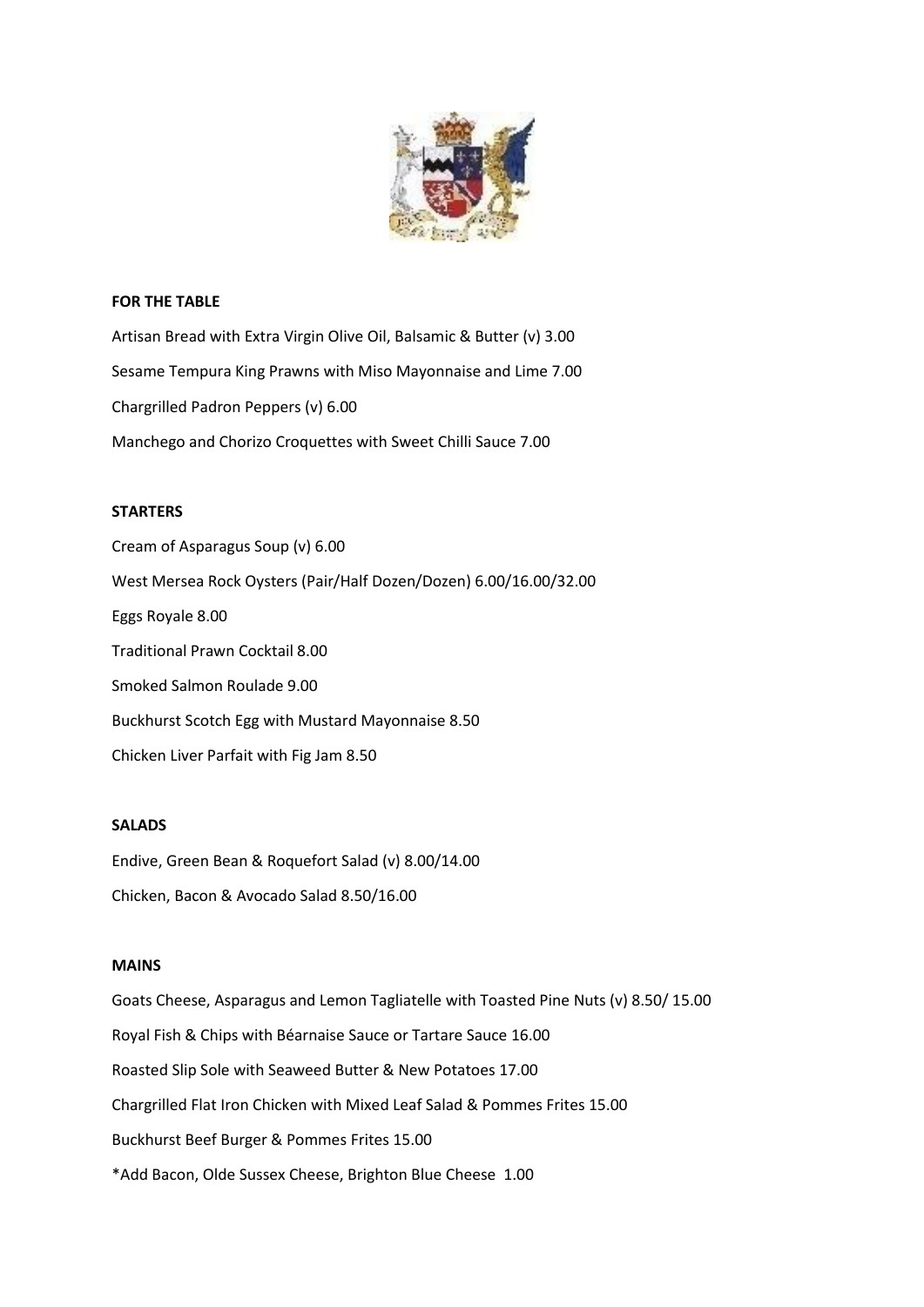8oz Chargrilled Sussex Buckhurst Bar Steak (Bavette) & Pommes Frites 16.00

Magret de Canard with Charred Pineapple & Parmentier Potatoes 18.50

Surrey Farm Sirloin Steak with Roasted Vine Cherry Tomatoes, Pommes Frites & Béarnaise Sauce 26.00

# **SIDE ORDERS – 4.00 Each**

Pommes Frites Twice Cooked Hand Cut Chips Buttered New Potatoes Spinach à la Crème or Buttered Green Beans with Pancetta Minted Petit Pois Mixed Salad Green Salad

**Children's Meals available on request.**

## **PUDDINGS**

Lemon Posset 8.50

Roasted Bramley Apple & Rhubarb Crumble with Cream, Ice cream or Custard 7.50

Profiteroles with Cream, Hot Chocolate Sauce and Vanilla Ice Cream 8.00

Warm Apple Elizabeth Pudding with Calvados Cream 8.50

Chocolate & Hazelnut Brownie with Hot Fudge Sauce & Ice Cream 8.00

Eton Mess 8.00

Trio of Miniature Puddings\* Cambridge Burnt Cream, Lemon Posset & Petit Pot de Chocolat 8.50

\*Or 3.50 Each

## **ICE CREAMS AND SORBETS**

Taywell's Ice Cream 1.50 per scoop Vanilla, Chocolate, Strawberry, Coffee, Salted Caramel, Honeycomb Taywell's Sorbet - 1.50 per scoop Blackcurrant, Raspberry, Lemon, Mango The Dorset Arms' Ice Cream 2.50 per scoop Lemon, Fig Jam,